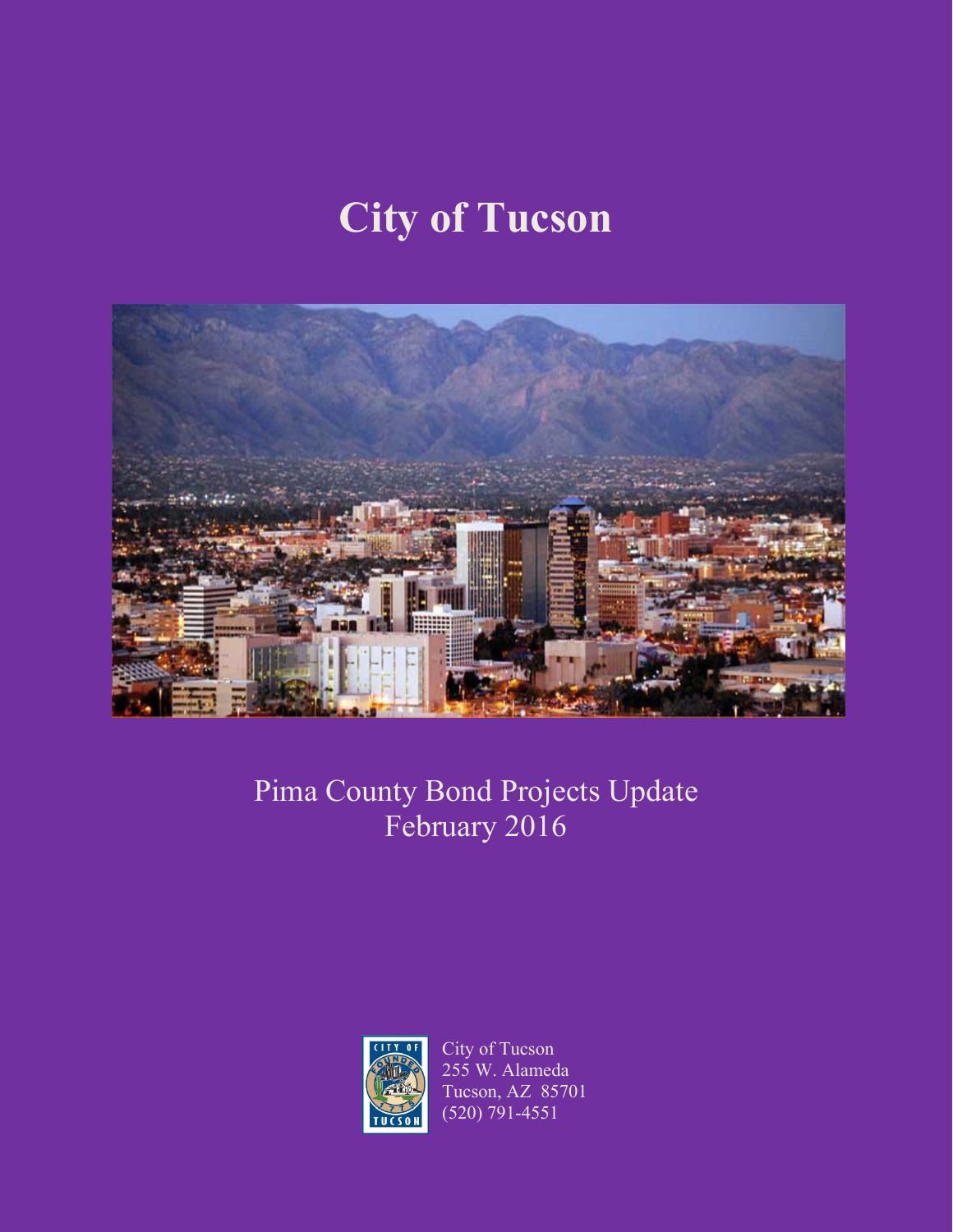

CITY OF **TUCSON** City Manager's

Office

March 1, 2016

Mr. Chuck Huckelberry Pima County Administrator Pima County Administrator's Office 130 W. Congress,  $10^{th}$  Floor Tucson, Arizona 85701

#### RE: Semiannual Status Report of Pima County Bond Projects

Dear Mr. Huckelberry,

Enclosed please find the bond project status report for projects currently underway and administered by the City of Tucson.

Should you have any questions please feel free to contact me at 791-4204.

Sincerely,

Sailand

Voyce Garland CFO/Assistant City Manager

Enclosure

c: Albert Elias, Assistant City Manager Silvia Amparano, Finance Director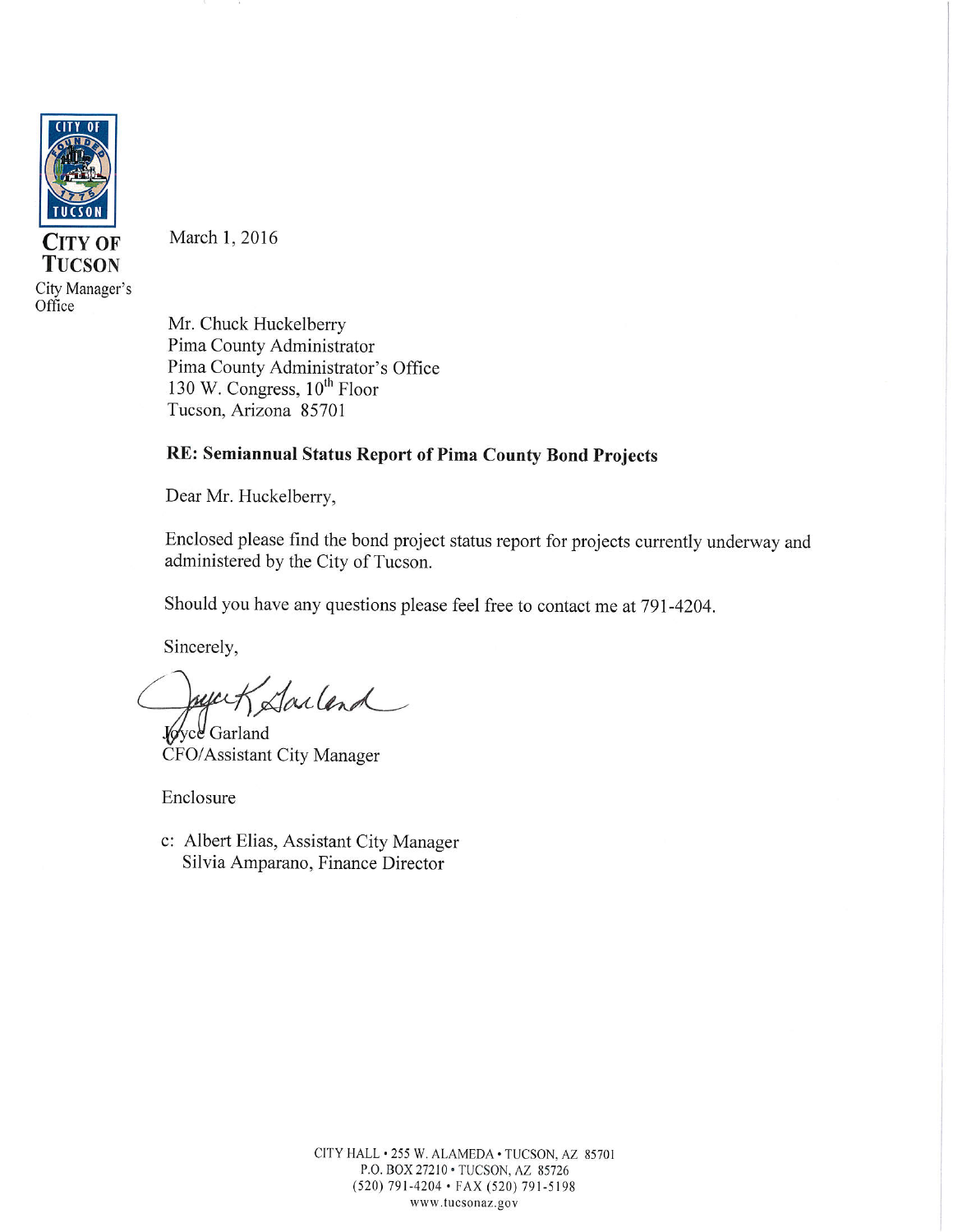# **DOT-56 Broadway: Euclid to Campbell**

**CIP Status:** This project has been included in the City of Tucson's Five-Year Capital Improvement Program. The table below summarizes the funding and expenditure plans and the project schedule.

#### **Expenditure Plan for DOT-56, Broadway: Euclid to Campbell**

Dollars in thousands

|                         |              | Projected |       |             |         |         |               |              |
|-------------------------|--------------|-----------|-------|-------------|---------|---------|---------------|--------------|
|                         | <b>Prior</b> | FY        | FY    | FV          | FY      | FУ      |               |              |
| Fund                    | <b>Years</b> | 2016      | 2017  | <b>2018</b> | 2019    | 2020    | <b>Future</b> | <b>TOTAL</b> |
| Pima Co. '97 HURF Bonds | 1.347.2      | $-0-$     | $-0-$ | 652.8       | 2.750.0 | 2.750.0 | 16.500.0      | 25,000.0     |

## **City of Tucson Project #:** SR3A – Broadway: Euclid to Country Club

**Scope and Benefits:** Pima County Ordinance #1997-80, Bond Implementation Plan, was amended by Ordinance #2004-118 on December 14, 2004 to update the scope and benefits of the project. This project will widen Broadway Boulevard for approximately one mile to a six-lane, divided cross-section roadway with a transit lane. Proposed improvements are consistent with earlier Broadway corridor studies and recently completed segments of Broadway. The project will reduce congestion and enhance safety along Broadway Boulevard.

**Status of Intergovernmental Agreement:** An IGA was adopted by the City's Mayor and Council and the County's Board of Supervisors in December 2004.

## **Jurisdiction Actions to Implement the Project:**

- The Regional Transportation Authority approved a six-lane cross-section in late 2014, concluding that this will not pose a reduction in the functionality of the originally proposed eight-lane cross-section.
- Mayor and Council approved a preliminary roadway alignment in May 2015.
- The City of Tucson has budgeted \$1.5 million in development impact fees for this project in Fiscal Year 2016.
- The RTA Board will be asked to allocated RTA funds to continue right-of-way acquisition, relocation and demolition, in April 2016.
- The final design phase is underway.

**Unresolved Issues:** Continued progress on the detailed roadway alignment is necessary to ensure the project can begin to construction activities by 2018.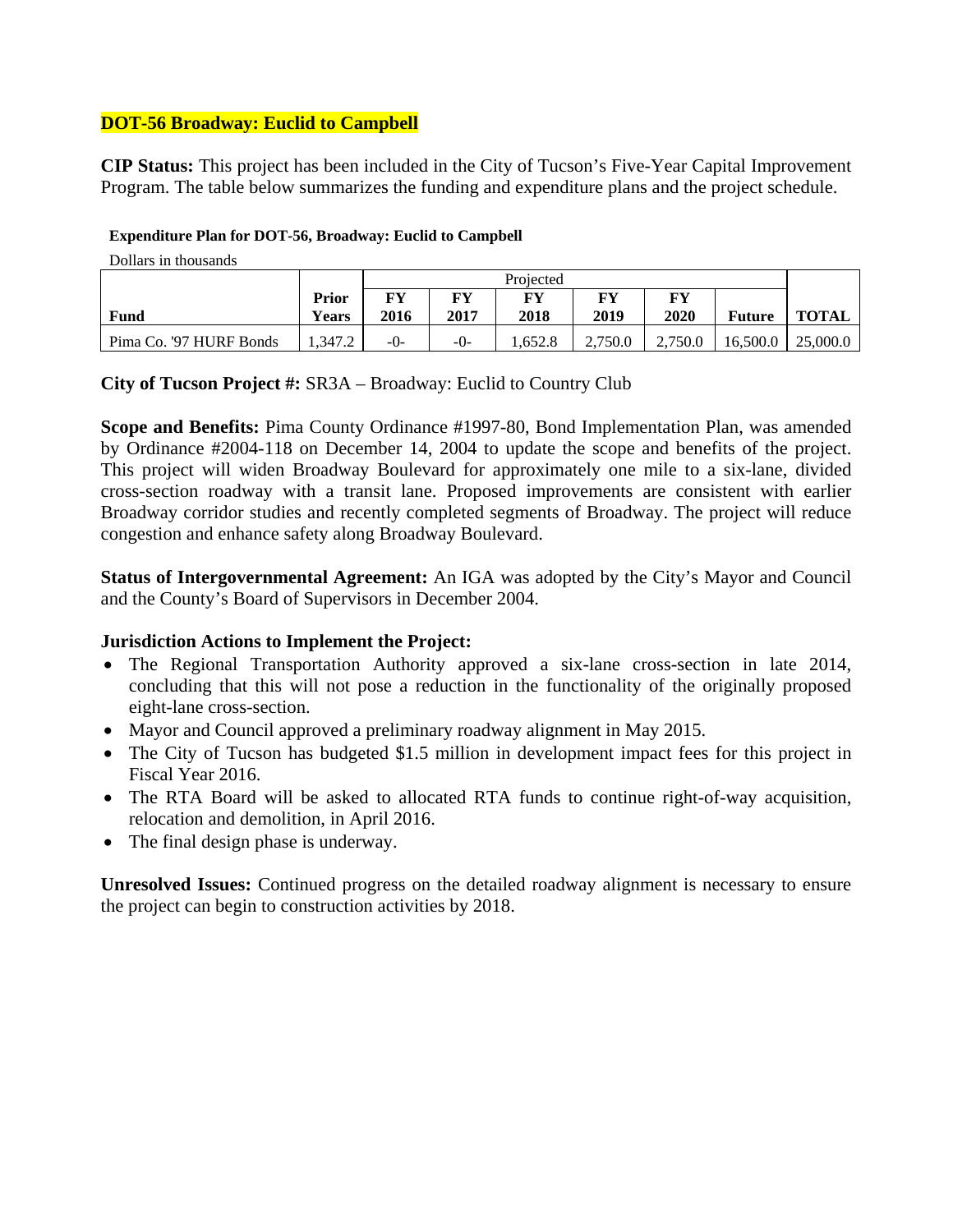

# **DOT- 29 Houghton Road: Golf Links to I-10**

**CIP Status:** This project has been included in the City of Tucson's Five-Year Capital Improvement Program. The table below summarizes the funding and expenditure plans and the project schedule for the current phases listed.

#### **Expenditure Plan for DOT-29, Houghton: Golf Links to I-10**

Dollars in thousands

|                         |              | Projected |       |       |         |         |               |              |
|-------------------------|--------------|-----------|-------|-------|---------|---------|---------------|--------------|
|                         | Prior        | FY        | FУ    | FY    | FV      | FY      |               |              |
| Fund                    | <b>Years</b> | 2016      | 2017  | 2018  | 2019    | 2020    | <b>Future</b> | <b>TOTAL</b> |
| Pima Co. '97 HURF Bonds | 7.714.6      | 203.3     | 145.0 | 755.0 | $-()$ - | $-()$ - | 10.182.1      | 20,000.0     |

#### **Phase 1**

**City of Tucson Project: #**SR1A – Houghton and Old Vail Intersection Improvements

**Scope and Benefits of the Project:** This project is the widening of the intersection to accommodate the corridor six-lane cross section and development in the area. This project will reduce traffic congestion along the corridor, and will enhance safety along both roadways by providing improved access control and reducing the opportunities for conflicting traffic movements.

#### **Status of Intergovernmental Agreement:** N/A

**Jurisdiction Actions to Implement the Project:** Phase 1 was completed in 2011.

**Unresolved Issues:** None.

#### **Phase 2**

**City of Tucson Project: #**SR1E – Houghton Road: Irvington to Valencia

**Scope and Benefits of the Project:** This project is the widening of Houghton Road to a six-lane cross section with multi-use lanes, curbs, storm drains and outside landscaping. This project will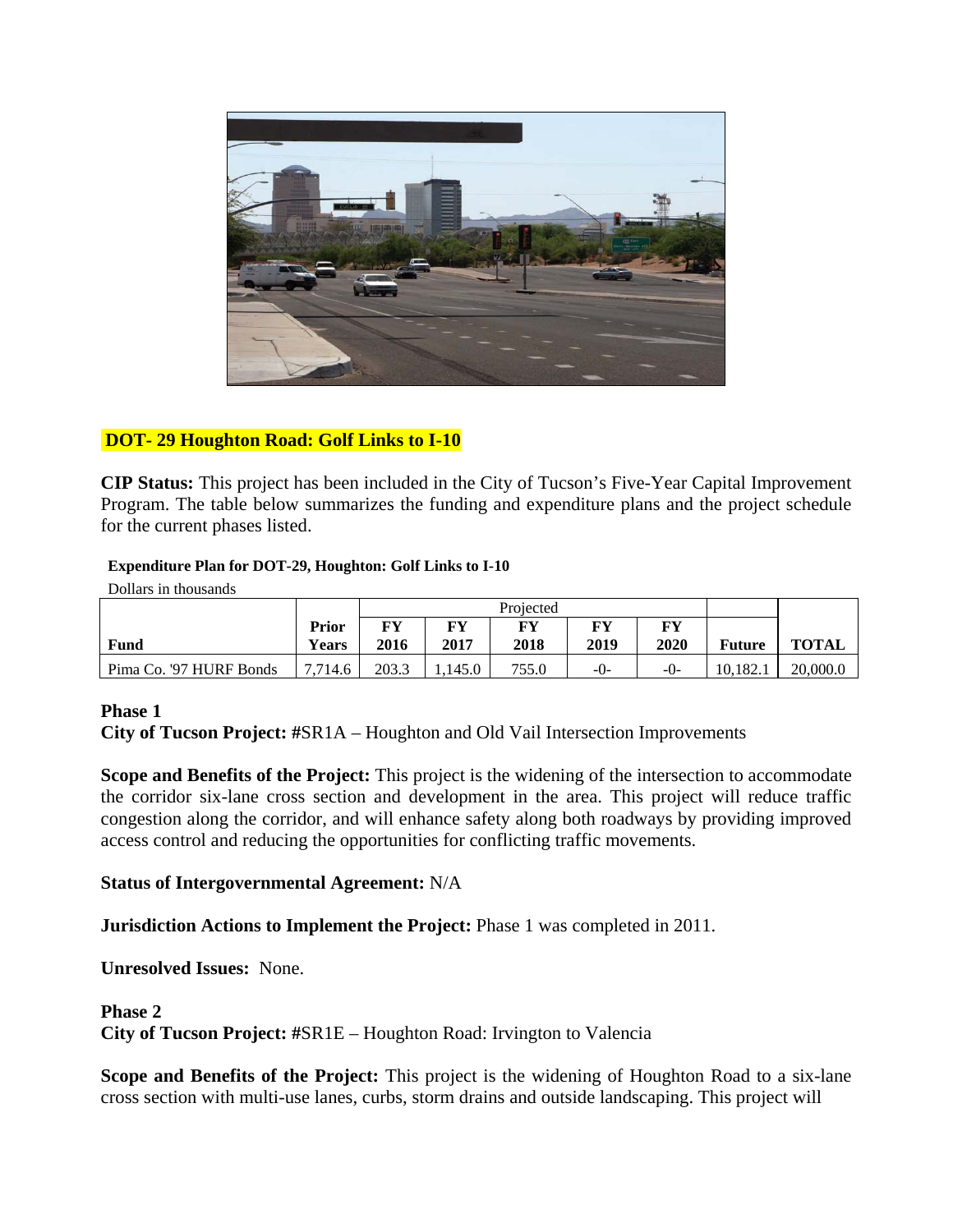#### **Phase 2 (cont.)**

reduce traffic congestion along the corridor, and will enhance safety along both roadways by providing improved access control and reducing the opportunities for conflicting traffic movements.

**Status of Intergovernmental Agreement:** An IGA between Pima County and the RTA has been adopted for \$7.5 million. These monies have been paid in full to the RTA for distribution to the City.

**Jurisdiction Actions to Implement the Project:** The Irvington Road to Valencia Road segment has received substantial completion. Landscape establishment will continue through 2016.

**Unresolved Issues:** None.

**Phase 3 City of Tucson Project #:** SR1H – Houghton Road: Valencia to Mary Ann Cleveland Way

**Scope and Benefits of the Project:** This project is the widening of Houghton Road to a six-lane cross section with multi-use lanes, curbs, storm drains and outside landscaping. This project will reduce traffic congestion along the corridor, and will enhance safety along both roadways by providing improved access control and reducing the opportunities for conflicting traffic movements.

**Status of Intergovernmental Agreement:** Pending.

**Jurisdiction Actions to Implement the Project:** The City of Tucson will begin design of this roadway segment in Fiscal Year 2016.

**Unresolved Issues:** There are no unresolved issues at this time.

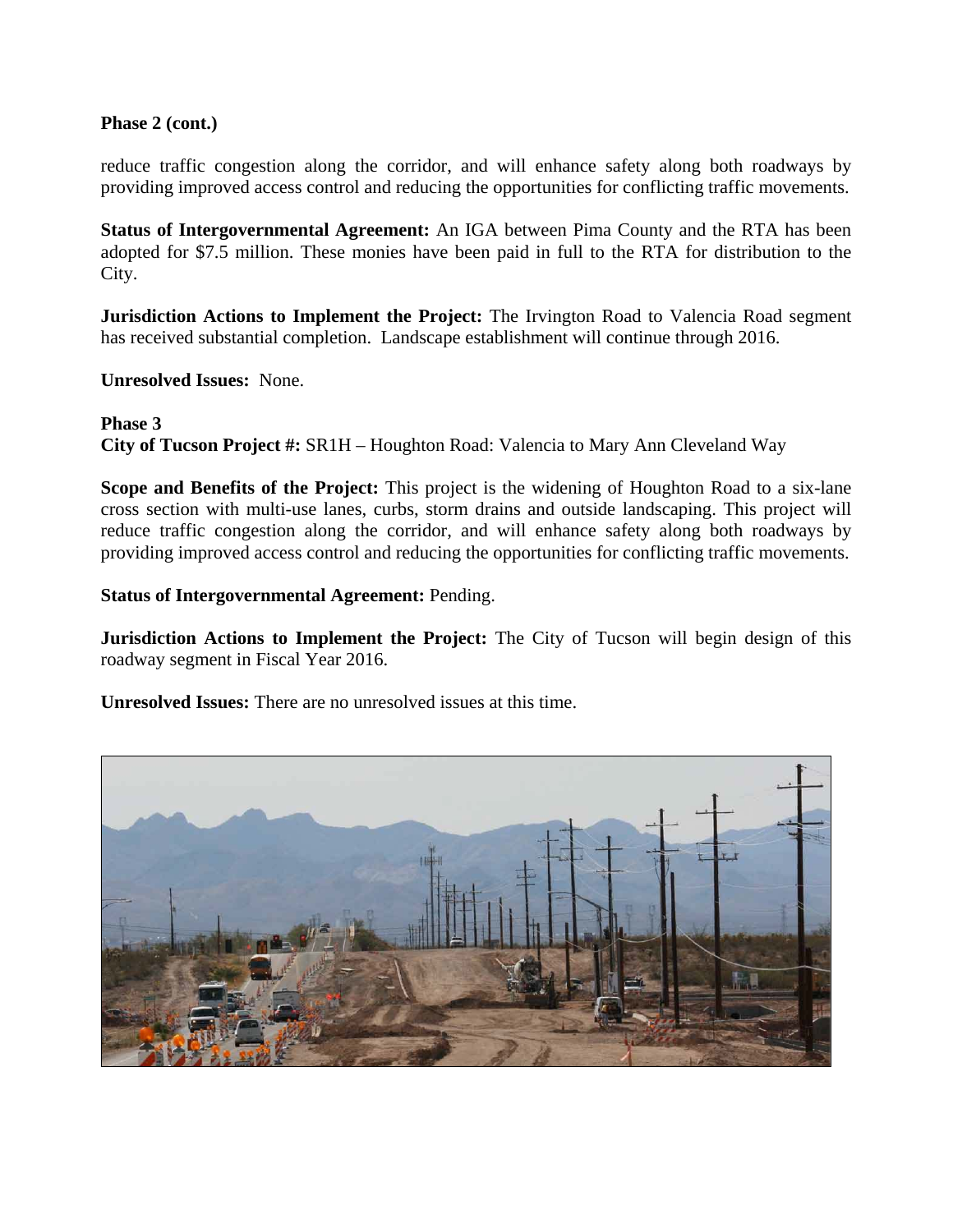#### **Phase 4 City of Tucson Project: #**SR1D – Houghton Road/Union Pacific Railroad Bridge Replacement

**Scope and Benefits of the Project:** This project falls within the overall Houghton Road Corridor, and consists of replacing the structurally deficient bridge over the Union Pacific Railroad tracks with a new, six-lane bridge. The bridge will also accommodate pedestrians and bicycles. Pima County staff is managing the design portion of this project for the City of Tucson.

**Status of Intergovernmental Agreement:** An IGA between Pima County and the City was adopted in November 2015 for \$2.1 M in 1997 HURF bonds plus \$3.4 M in development impact fees.

**Jurisdiction Actions to Implement the Project:** Design activities are complete. Staff is preparing the construction funding request to submit to ADOT/FHWA. Construction estimated to begin in 2016.

**Unresolved Issues:** None.



# **Phase 5 City of Tucson Project #:** SR1G – Houghton Road: Union Pacific Railroad to I-10

**Scope and Benefits of the Project:** This project is the widening of Houghton Road to a six-lane cross section with multi-use lanes, curbs, storm drains and outside landscaping. This project will reduce traffic congestion along the corridor, and will enhance safety along both roadways by providing improved access control and reducing the opportunities for conflicting traffic movements.

**Status of Intergovernmental Agreement:** The design phase is funded with Federal funds allocated to the City of Tucson. Pima County funds will not be needed until construction, currently expected to begin June 2018.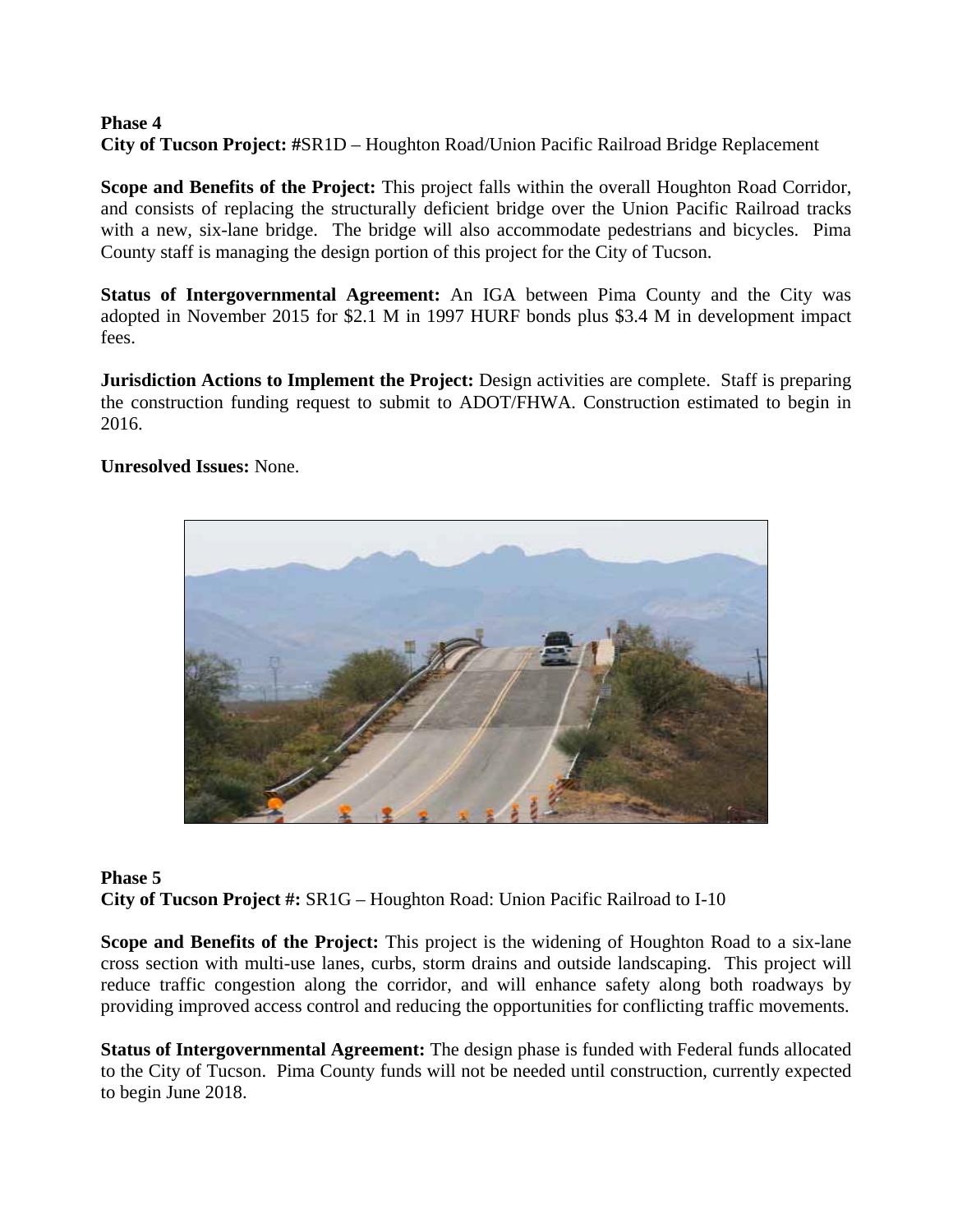**Jurisdiction Actions to Implement the Project:** Project has received its NEPA clearance, and is now in the final design phase.

**Unresolved Issues:** There are no unresolved issues at this time. Construction of this project will be delayed until completion of the Houghton Road/Union Pacific Railroad Bridge Replacement project.

#### **Phase 6**

**City of Tucson Project #:**  $SR1J - 22<sup>nd</sup>$  Street to Irvington Road

**Scope and Benefits of the Project:** This project is the widening of Houghton Road to a six-lane cross section with multi-use lanes, curbs, storm drains and outside landscaping. This project will reduce traffic congestion along the corridor, and will enhance safety along both roadways by providing improved access control and reducing the opportunities for conflicting traffic movements. Only the Golf Links to Irvington Road segment is to receive bond funds.

#### **Status of Intergovernmental Agreement:** Pending.

**Jurisdiction Actions to Implement the Project:** Using development impact fees and RTA funds, the City of Tucson intends to begin design of this segment in Fiscal Year 2016.

**Unresolved Issues:** There are no unresolved issues at this time.

#### **DOT- 58 22nd Street: I-10 to Tucson Boulevard Improvements**

**CIP Status:** This project has been included in the City of Tucson's Five-Year Capital Improvement Program. The table below summarizes the funding and expenditure plans and the project schedule.

#### **Expenditure Plan for DOT-58, 22nd Street: I-10 to Tucson Boulevard**

Dollars in thousands

|                         |                              | Projected  |            |            |            |            |        |              |
|-------------------------|------------------------------|------------|------------|------------|------------|------------|--------|--------------|
| Fund                    | <b>Prior</b><br><b>Years</b> | FY<br>2016 | FУ<br>2017 | FY<br>2018 | FV<br>2019 | FV<br>2020 | Future | <b>TOTAL</b> |
| Pima Co. '97 HURF Bonds | 789.4                        | -0-        | $-0-$      | 5,000.0    | 4.210.6    | $-()$ -    | -0-    | 10.000       |

**City of Tucson Project #:**  $SRSA - 22<sup>nd</sup>$  Street: I-10 to Tucson Boulevard

**Scope and Benefits of the Project:** Pima County Ordinance #1997-80, Bond Implementation Plan, was amended by Ordinance #2012-19 on April 17, 2012 to update the scope. The proposed project will construct an overpass for Kino Boulevard over 22<sup>nd</sup> Street, and associated access ramps from

Kino to at-grade signalized connections to  $22<sup>nd</sup>$  Street. The proposed improvements will also include the 22<sup>nd</sup> Street corridor improvements from Interstate 10 to Tucson Boulevard, which will add one new travel lane in each direction, bridges over the railroad tracks, and intersection improvements along  $22<sup>nd</sup>$  Street to promote mobility, capacity, and safety. It will create new roadway and streetscape designs, guide future land use decisions, enhance environmental and economic sustainability, and improve mobility for vehicles, transit, bicycles, and pedestrians. Special consideration will also be given to ADA accessibility. The proposed improvements are